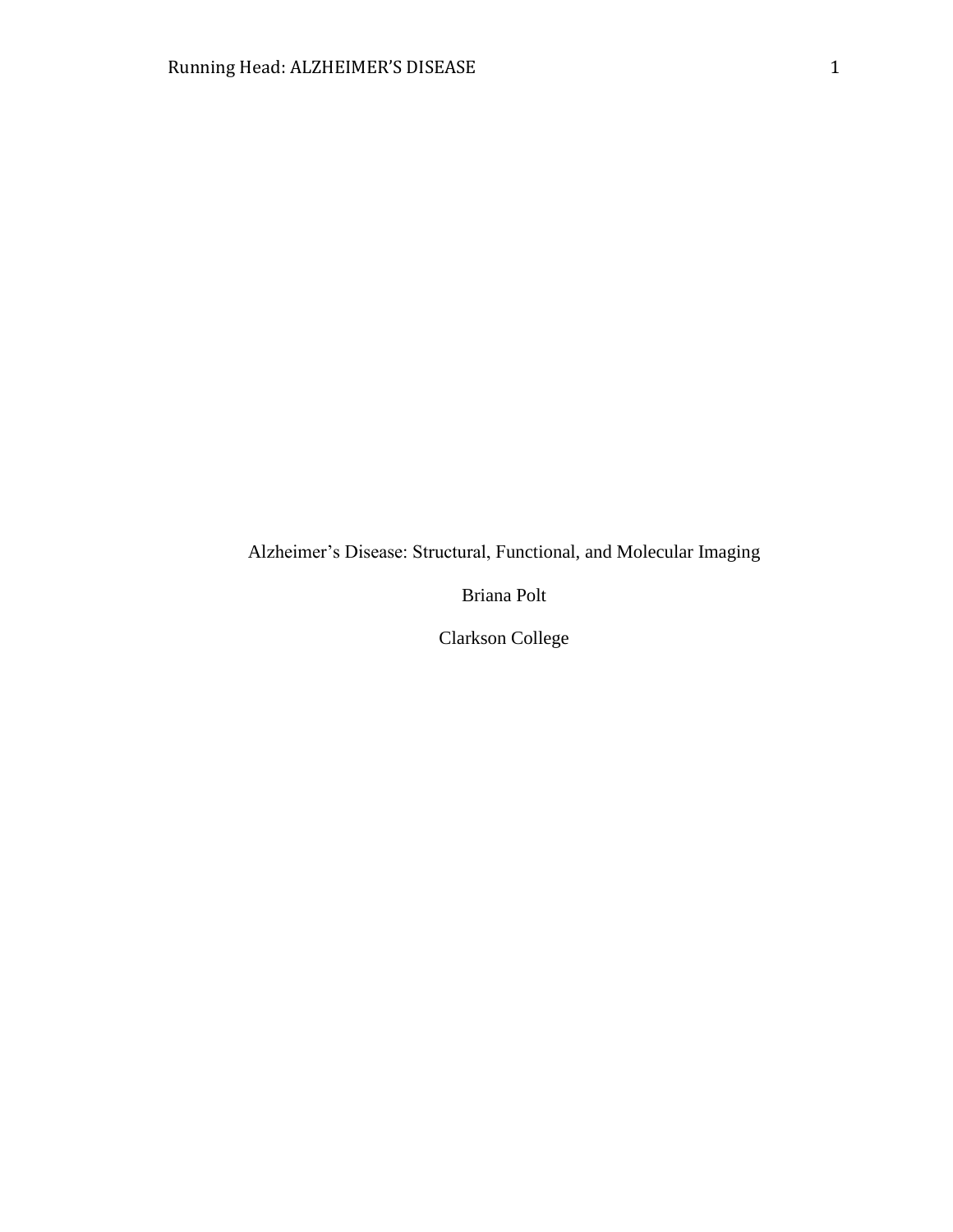#### Abstract

Ever since German physician Alois Alzheimer came across this perplexing disease in 1906, later named after the physician, Alzheimer's disease (AD) is still a mystery today (Alzheimer's Association, 2016). Over the past century, numerous scientists and inventors have been devoted to finding a cure for this disease (Alzheimer's Association, 2016). A promising area of research in radiologic neuroimaging procedures may have the potential to be the key to unlocking this mystery. These radiologic neuroimaging procedures can be further divided into structural, functional, and molecular imaging. In regards to structural imaging, computed tomography (CT) and magnetic resonance imaging (MRI) have been proven to be the top line research tools used in this ongoing research process. Functional MRI (fMRI) and fluoro-deoxy-d-glucose positron emission tomography (FDG PET) analyze cell activities in functional imaging. Lastly, molecular imaging utilizes PET and single photon emission computed tomography (SPECT) to follow the course of radioactive tracers to discover chemical changes of the brain in relation to AD. The ability to identify AD through radiographic neuroimaging procedures, monitor it through its progression, and understand the alterations of the brain's structures are some of the monumental research achievements. Each study performed adds more promising information on how to combat this disease.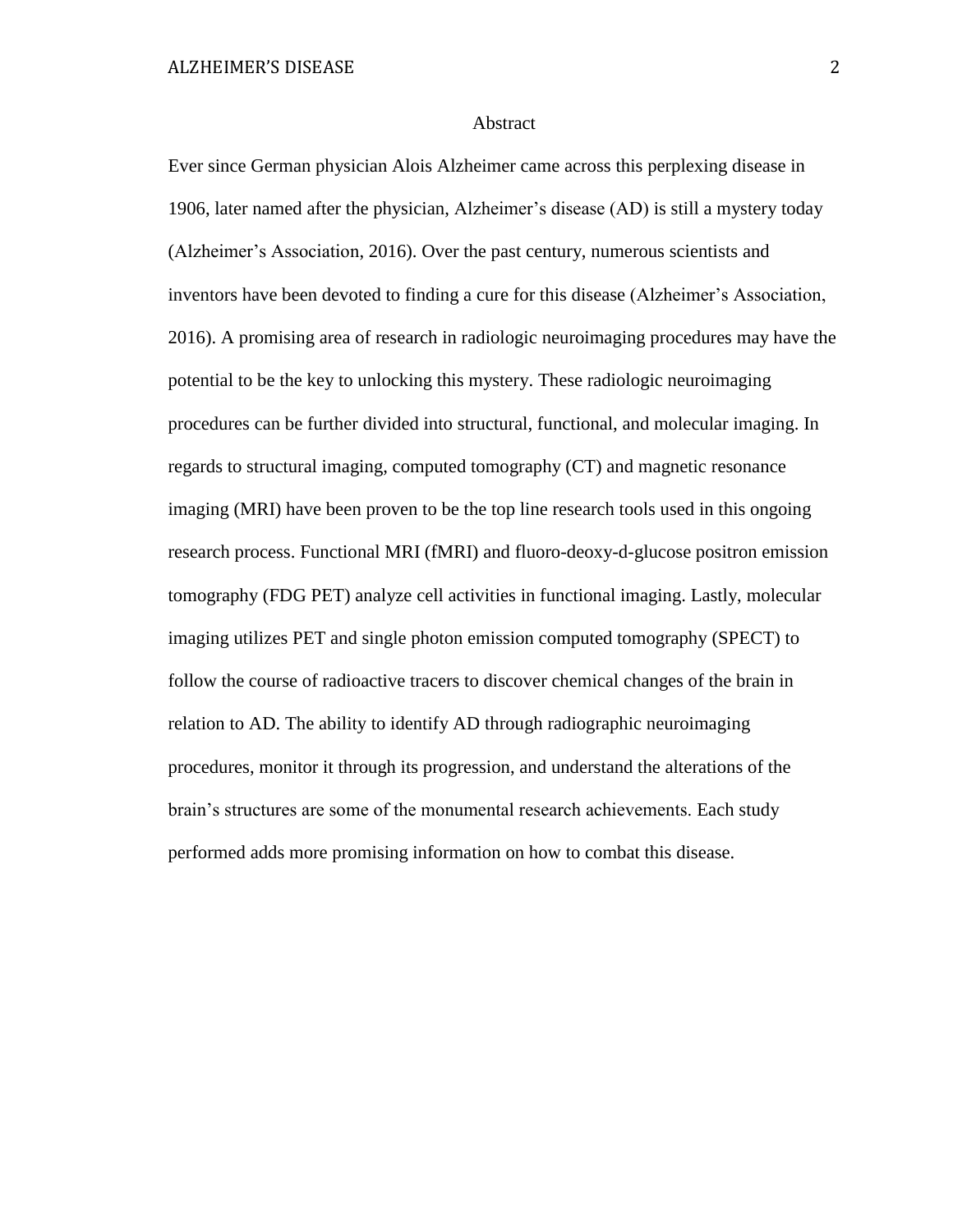Alzheimer's Disease: Structural, Functional, and Molecular Imaging **Introduction**

Alzheimer's disease is a slow destroyer, progressively deteriorating the brain's structural and functional abilities (National Institute on Aging, 2015). AD attacks healthy neurons in the brain, which leads to an abnormal abundance of amyloid plaques, neurofibrillary tangles, and a loss of connection between neurons (National Institute on Aging, 2015). Amyloid plaques are present in a healthy aging brain, but are abnormally abundant in a brain with AD. Amyloid plaques can be found between nerve cells of the brain, and can consist of toxic protein peptide fragments called beta-amyloids (βamyloid) (National Institute on Aging, 2015). Neurofibrillary tangles result from tau, a chief protein of the tangles, unbinding from microtubules and recombining to form other tau threads (National Institute on Aging, 2015). The loss of connection between neurons is a result of the damage incurred by the amyloid plaques and neurofibrillary tangles, with brain atrophy also being a consequence (National Institute on Aging, 2015). There is still uncertainty if the amyloid plaques and neurofibrillary tangles cause AD or are merely a result of this disease infiltrating the brain (National Institute on Aging, 2015).

Alzheimer's disease affects nearly 5.3 million people in the United States, with another person being diagnosed with this disease every 68 seconds. By 2050, this rate of affliction will increase to every 33 seconds (Reynolds, 2013). The priority of finding a cure for this devastating disease is at its highest urgency. The most promising beginning of research is with radiologic neuroimaging procedures.

Radiologic neuroimaging procedures are the top line research tools used for the evaluation of AD. Alzheimer's disease research has been revitalized with the help of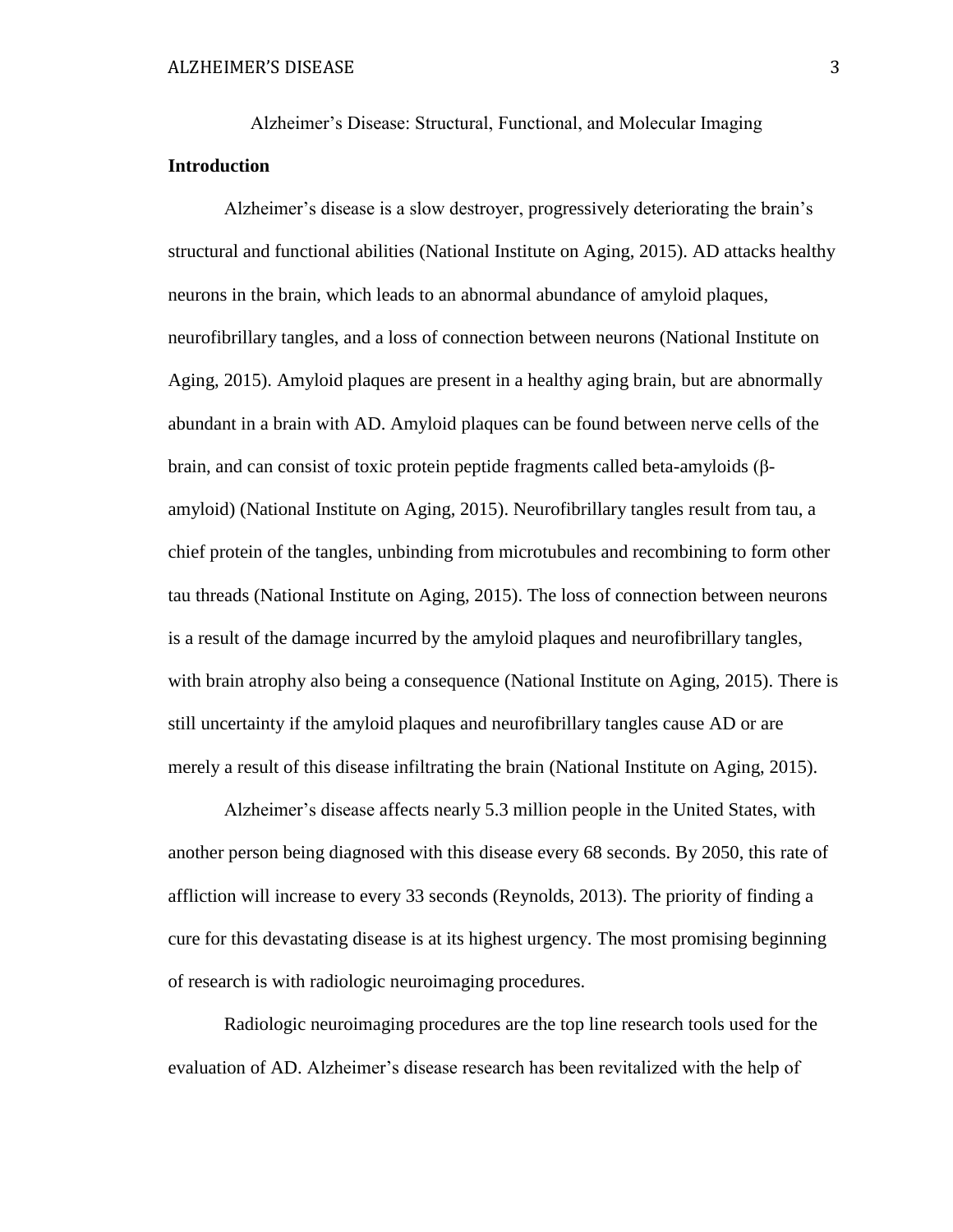ALZHEIMER'S DISEASE 4

three radiologic neuroimaging procedures. Structural imaging is one of three research tools used to help diagnose AD. The second aspect allowing further research in AD is functional imaging. Molecular imaging is the third and final imaging research tool used to help monitor the progression of AD (Reynolds, 2013). According to the National Institute on Aging (2015), radiologic neuroimaging procedures have become "one of the most exciting areas of ongoing research" (para. 10) over the past decade. These neuroimaging procedures are merely research tools in helping to identify AD at the very first stage of this disease, and helping to monitor its progression (National Institute on Aging, 2015).

# **Structural Imaging**

Structural imaging, one of three research tools, is used to assess the brain's structures and their atrophy rates in relation to diagnosing AD. With the help of CT and MRI, researchers are able to visualize the brain's shape and volume under these structural imaging modalities (Reynolds, 2013). CT and MRI focus on the atrophy of the medial temporal lobe of the brain because this is the place where neuropathologic changes first start to occur. The medial temporal lobe is made up of the hippocampus, entorhinal cortex, parahippocampal gyrus, and the amygdala (Reynolds, 2013).

CT is considered to be one of the most effective modalities in diagnosing AD (Reynolds, 2013). CT helps diagnose AD by assessing the brain's atrophy rates and brain size over a certain amount of progressed time, in association with cognitive loss. In individuals with AD, the growth of the third and lateral ventricles and the expansion of the sulci and perihippocampal fissure can be observed with the help of CT (Reynolds, 2013). The dilation of the perihippocampal fissure is a foretell sign of AD, with a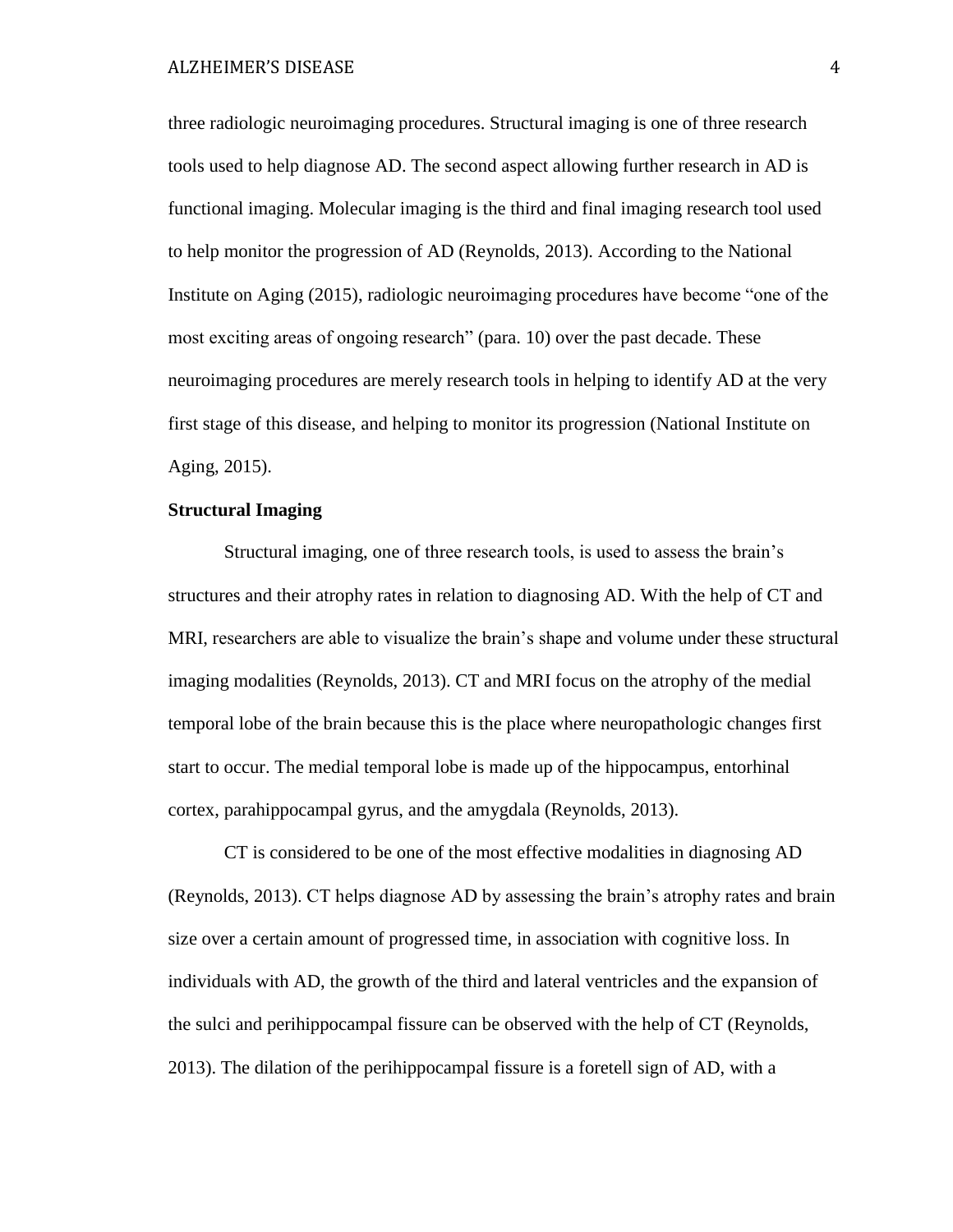diagnosing accuracy rate of 91% (Reynolds, 2013). These findings were confirmed when a study of 34 AD patients were matched with 20 age appropriate (65-80 years old) control patients without AD. Both groups of patients were imaged under CT, using 5mm slices of the temporal lobe and oriented 20**°** caudal to the canthomeatal plane (Reynolds, 2013). Resulting from this study was the conclusion that most patients with AD had a mild to severe overall atrophy of the temporal lobe as compared to the group of patients without AD (Reynolds, 2013).

Pineal gland calcification can also be evaluated using CT (Reynolds, 2013). The main function of the pineal gland is the secretion of melatonin, a regulatory hormone of the reproductive system. In patients with AD, the pineal gland is said to calcify, which in turn makes the pineal gland not secrete as much melatonin (Reynolds, 2013). The calcification of the pineal gland can be a biomarker for melatonin deficiency, and possibly AD (Reynolds, 2013). A 2008 study of 279 patients from a memory clinic, with some having AD, and 37 control patients without AD was performed (Reynolds, 2013). The conclusion from this study was patients with AD had a higher degree of pineal calcification than the patients without AD (Reynolds, 2013). Two conclusions about melatonin, due to either a small uncalcified pineal gland or a calcified pineal gland, were also associated with this study: a decrease in melatonin secretion reduces its neuroprotective properties and a decrease in melatonin affects its circadian properties (Reynolds, 2013).

Perfusion CT is used to evaluate cerebral perfusion in individuals with symptoms of dementia (Reynolds, 2013). Although perfusion CT is primarily used to rapidly evaluate patients with stroke symptoms, there is a promising area with perfusion CT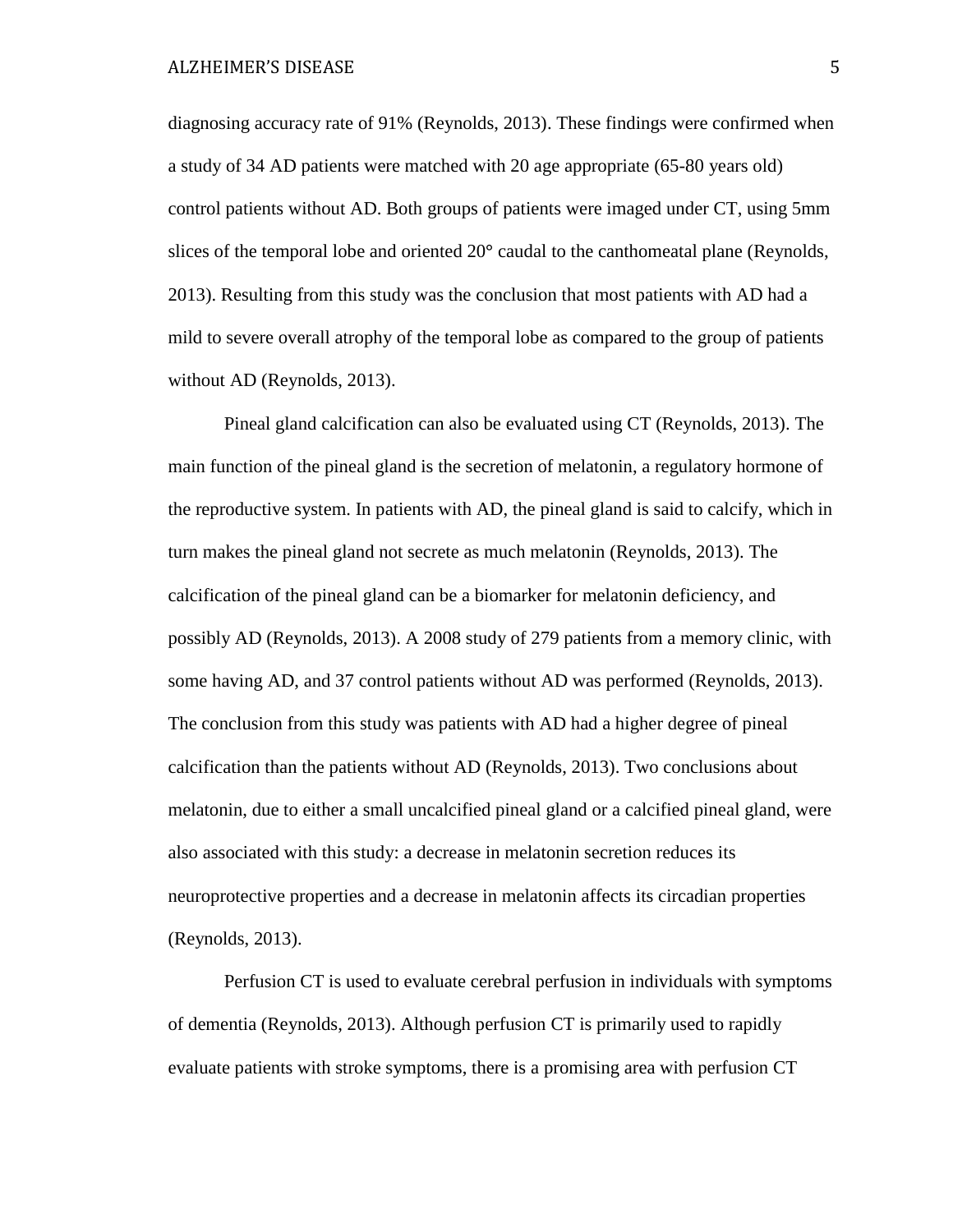### ALZHEIMER'S DISEASE 6

evaluating patients with dementia related diseases. Contrast material is used to highlight cerebral arteries in order to evaluate cerebral blood flow, cerebral blood volume, and the time it takes for the blood to flow through the brain (Reynolds, 2013).

A 2008 perfusion CT study was conducted with 55 dementia individuals (Reynolds, 2013). All participants were evaluated under unenhanced, contrast-enhanced, and perfusion CT's of the head. With perfusion CT, researchers found that the dementia individuals showed reduced cerebral blood flow in the frontal lobe, occipital regions, and basal ganglia, while also concluding a reduction of blood volume in the occipital and temporal regions of the brain and an increased transit time in the basal ganglia (Reynolds, 2013). In conclusion, as the degree of dementia increases, cerebral perfusion decreases (Reynolds, 2013). In the future, these studies could help researchers learn more information on specific regions of the brain to determine the different types and severities of dementia and its related diseases (Reynolds, 2013).

In a 2010 study, a positive interconnection between cerebral blood volume and blood flow in the basal ganglia and the lateral and third ventricles was concluded (Reynolds, 2013). Both perfusion CT and CT volumetry were used with the 48 AD participants (Reynolds, 2013). The outcome of the study resulted in this conclusion: brain atrophy is not directly related to a decrease in cerebral perfusion in the basal ganglia region of the brain, indicating that the structural and functional changes related to AD are not associated (Reynolds, 2013).

Along with CT, structural MRI is also utilized to assess the atrophy and volume of an individual's brain with AD (Johnson, Fox, Sperling, & Klunk, 2012). With structural MRI, researchers are able to identify and measure brain atrophy. One benefit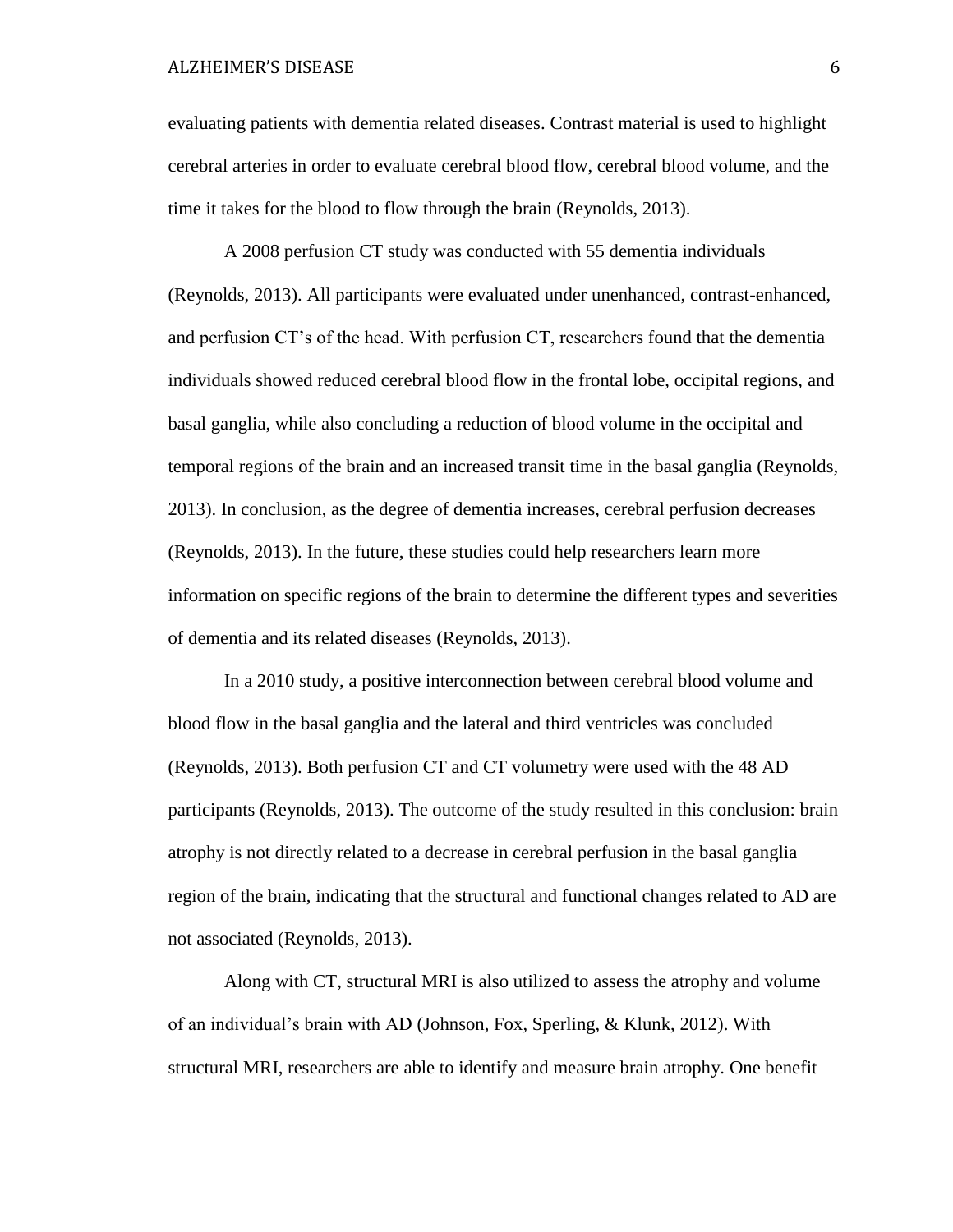arising from using structural MRI on patients with AD is its availability and utility. On the flip side, limitations of structural MRI have surfaced (Johnson et al, 2012).

Structural MRI shows the establishment of atrophy in a brain with AD. As with CT, structural MRI shows brain atrophy starting in the medial temporal lobe, more specifically the entorhinal cortex, and then working its way to the hippocampus, amygdala, and parahippocampus (Johnson et al, 2012). Structural MRI has achieved positive atrophic assessments of the medial temporal lobe by distinguishing individuals who will be diagnosed with AD compared to those who will not, with an affirmative prediction rate of nearly 50-70% (Johnson et al, 2012). Differentiating AD from mild cognitive impairment (MCI), dementia with Lewy bodies (DLB), or vascular dementia (VaD) can also be determined by assessing the overall imaging patterns and atrophy rates in other parts of the brain in association to one of the other diseases. The use of MRI for differentiation of MCI, DLB, and VaD is used in clinical practices, but MRI has yet to be used clinically to distinguish AD from other dementias (Johnson et al, 2012).

A benefit associated with structural MRI is its availability and utility in relation to assessing AD. In fact, European and U.S. guidelines suggest that individuals with diminishingly cognitive impairments undergo a structural imaging procedure, either MRI or CT, because of structural imaging's high diagnostic criteria for AD and other dementias (Johnson et al, 2012). MRI is proving to be an essential procedure in diagnosing AD. Although MRI is not as fast as CT, it does not use ionization radiation. MRI uses strong magnets to detect relaxation rates of certain anatomy after being bombarded by radiofrequencies. MRI also has higher resolution volumetric sequence abilities in order to better visualize soft tissue characteristics (Johnson et al., 2012).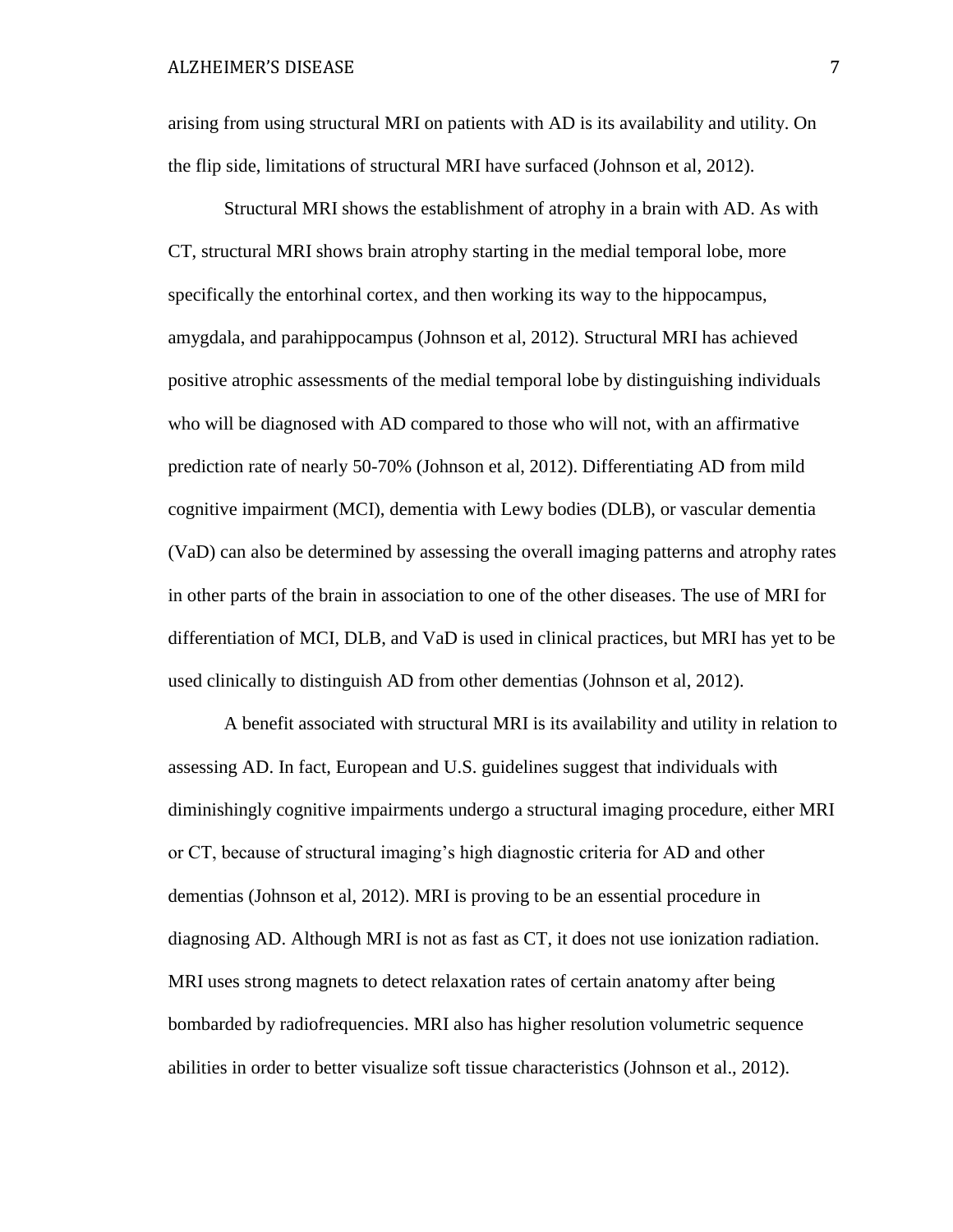Limitations have also come about with the use of structural MRI in assessing AD. Structural MRI does not have the ability to detect molecular pathology, which includes amyloid plaques and neurofibrillary tangles (Johnson et al, 2012). Molecular imaging is used to visualize the molecular pathologies structural MRI cannot. As mentioned before, MRI does not image the body as rapidly as CT, which could be a problem for claustrophobic patients lying in MRI machines for a longer period of time. Lastly, structural imaging cannot assess the functional aspects of the brain; that is where functional imaging takes precedence. Structural imaging cannot be solely used alone to assess and diagnose AD because of the overlap of atrophy patterns that may mimic other dementias (Johnson et al., 2012).

### **Functional Imaging**

Functional imaging is another research tool that is specifically used to analyze certain cell activities within a brain with AD. FDG PET and fMRI are two neuroimaging procedures used to evaluate and measure functional aspects of the brain, such as brain metabolism and synaptic activity (Reynolds, 2013). Resting-state functional magnetic resonance imaging (rs-fMRI) is also utilized in measuring blood oxygen level-dependent (BOLD) MRI signals (Vemuri, Jones, & Jack, 2012).

The utilization of fMRI allows for the evaluation of structures within the lobes of the brain. fMRI can be utilized two ways: during cognitive based tasks or during a resting state (Johnson et al., 2012). The number of fMRI research studies has been relatively small. However, fMRI has found decreased hippocampal activity in individuals with AD due to hippocampal atrophy, but has also found an increase in prefrontal cortical activity (Johnson et al., 2012). This increased activity is said to be a counterbalance mechanism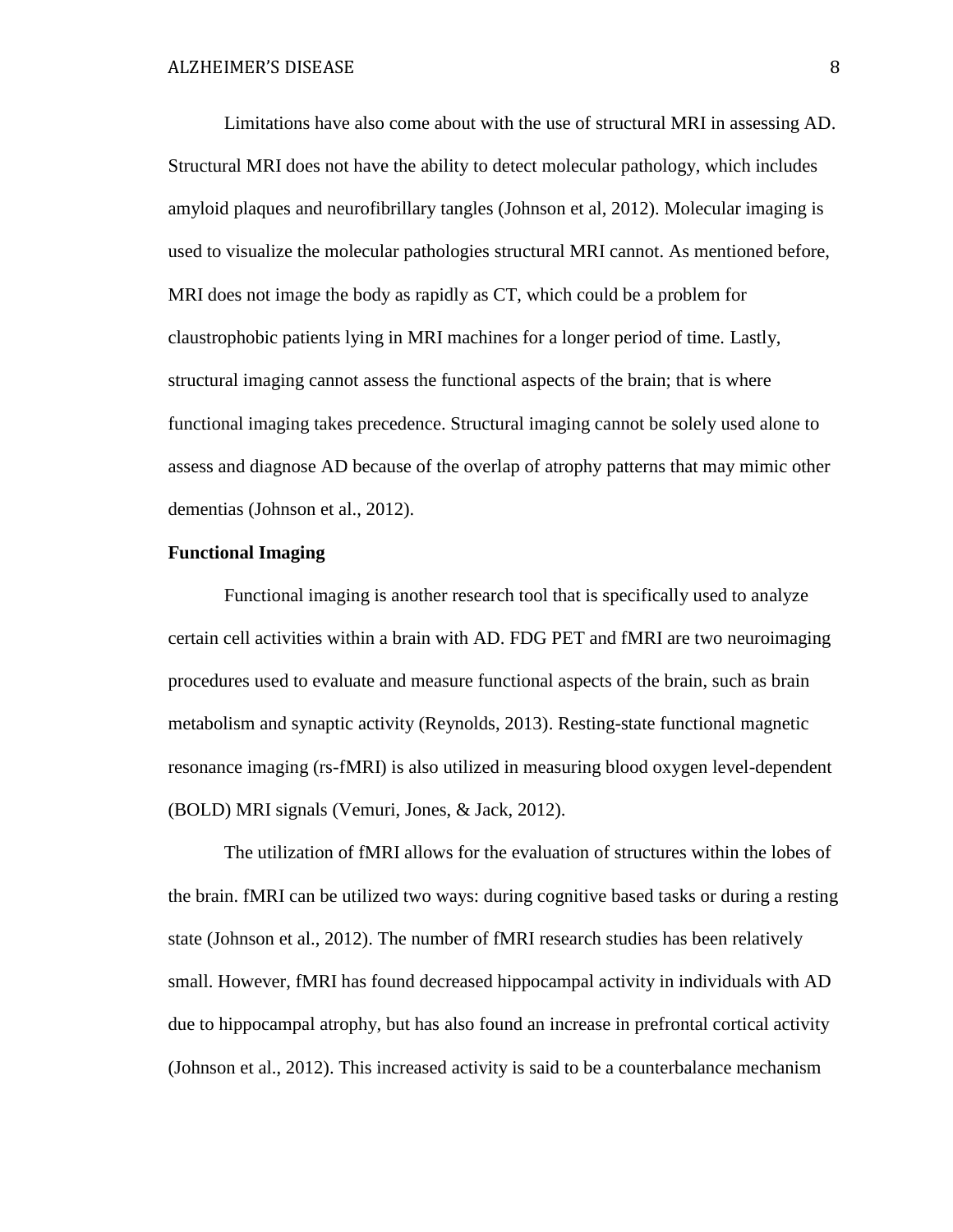to the decreased ability of the hippocampus (Johnson et al., 2012). Contrary to previous statements, fMRI studies have also discovered hyperactivity in the medial temporal lobe when at-risk AD individuals performed successful memory trials. This hyperactivity is said to be present only in the early stages of AD, whereas when the disease progresses, the activity does become decreased (Johnson et al., 2012). Researchers are saying this influx in medial temporal lobe activity is a precursor for neuronal failure. Interestingly, regions of the brain with neuronal disconnections overlap the regions of the brain that have high levels of amyloid plaques (Johnson et al., 2012).

As with most technology today, functional imaging as a research tool has some limitations. For those patients who are severely cognitively impaired, fMRI may be troublesome because it is very sensitive to head motion. In this case, rs-fMRI may be more beneficial for severely impaired individuals (Johnson et al., 2012). With rs-fMRI, it measures the variations in blood oxygen level-dependent (BOLD) MRI signals when the brain is in a "resting state," although the brain is never truly resting. rs-fMRI is a fairly new research tool for neuroimaging procedures, but is becoming increasingly popular (Vemuri et al., 2012).

### **Molecular Imaging**

The third research tool used to assist in the diagnosis of AD is molecular imaging. Molecular imaging has provided another noninvasive method for diagnosing AD, along with the help of structural and functional imaging as well. PET and SPECT both use radioactive tracers to measure their uptake and record their routes to demonstrate changes of an AD brain on a cellular and molecular level (Arora & Bhagat, 2016). According to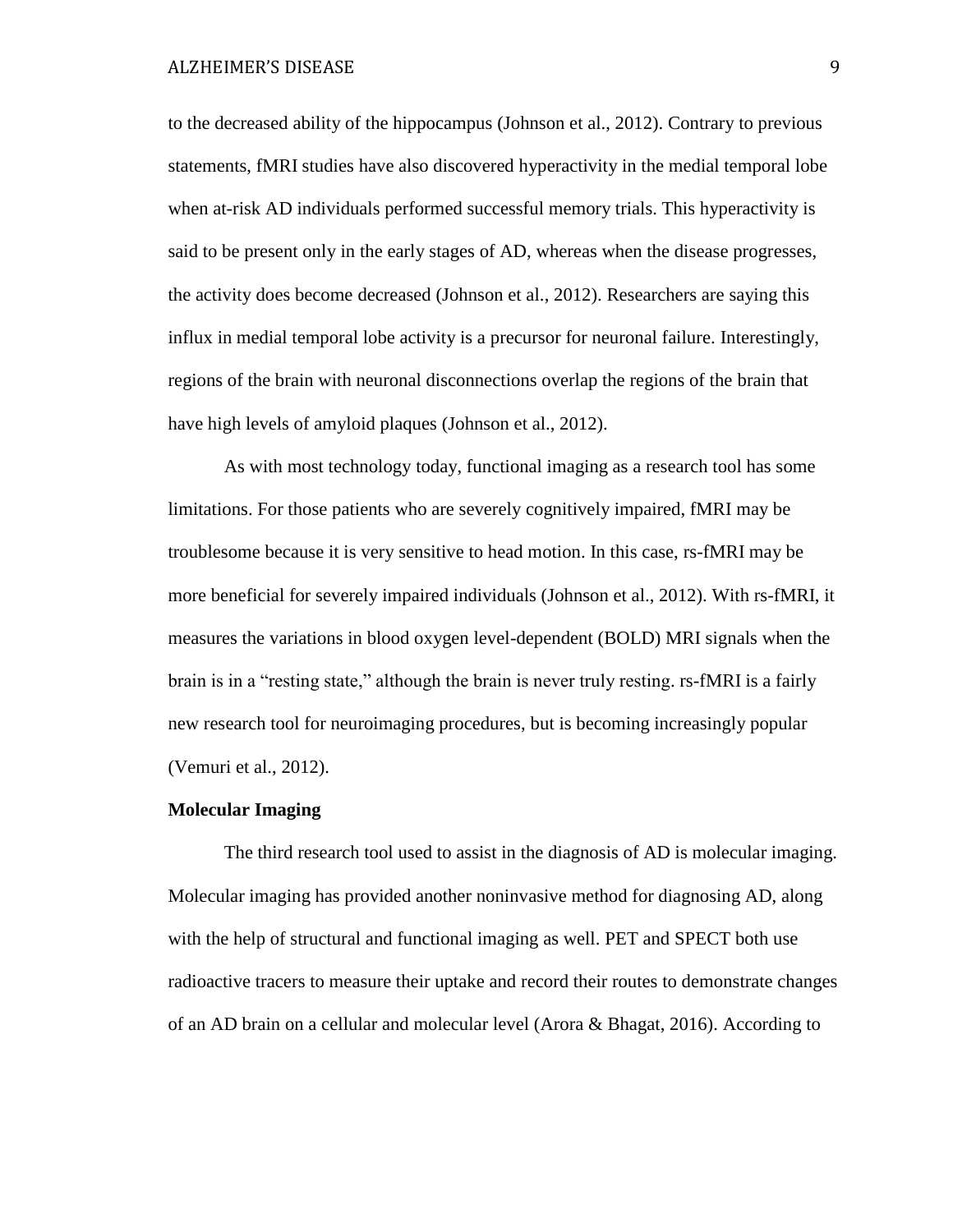### ALZHEIMER'S DISEASE 10

Arora & Bhagat (2016) the radiotracers that are used in PET and SPECT have to adhere to the following:

A radiotracer used for neurological diagnostics must have optimal uptake, specific binding, and efficient clearance of the radiotracer. The radiotracer being designed for diagnostics purposes must be of nontoxic and lipophilic nature. It should have a low molecular weight so that it may easily transverse the blood brain barrier in order to enter the brain. The radiotracer should be designed to reduce the incidences of nonspecific binding, should not get metabolized, and should be rapidly cleared from the blood. The binding to its target must be specific and reversible in nature. (para. 29)

Positron emission tomography (PET) uses radiopharmaceuticals, also known as radiotracers, to measure the rate of uptake and decay and to record their routes throughout the brain. Once a radiotracer has passed through the blood brain barrier (BBB), it accrues in a specific area of the brain in accordance to the physiological condition being monitored (Arora & Bhagat, 2016). Positrons are consequentially emitted once the radiotracer starts to decay. The end result is annihilation, which is the production of two gamma rays being emitted from the positron interacting with neuronal electrons. The PET scanner picks up these gamma rays, or positrons, to produce 3-D views of the radiotracer's route through the patient's body (Arora & Bhagat, 2016).

Amyloid PET imaging is used to visualize a normal brain's amyloid plaques and demonstrate how these plaques accumulate in relation to a brain with AD (Johnson et al., 2012). According to a hypothesis, a series of neurodegenerative events occur after the onset of beta-amyloid accumulation in a brain with AD (Kadir et al., 2011). In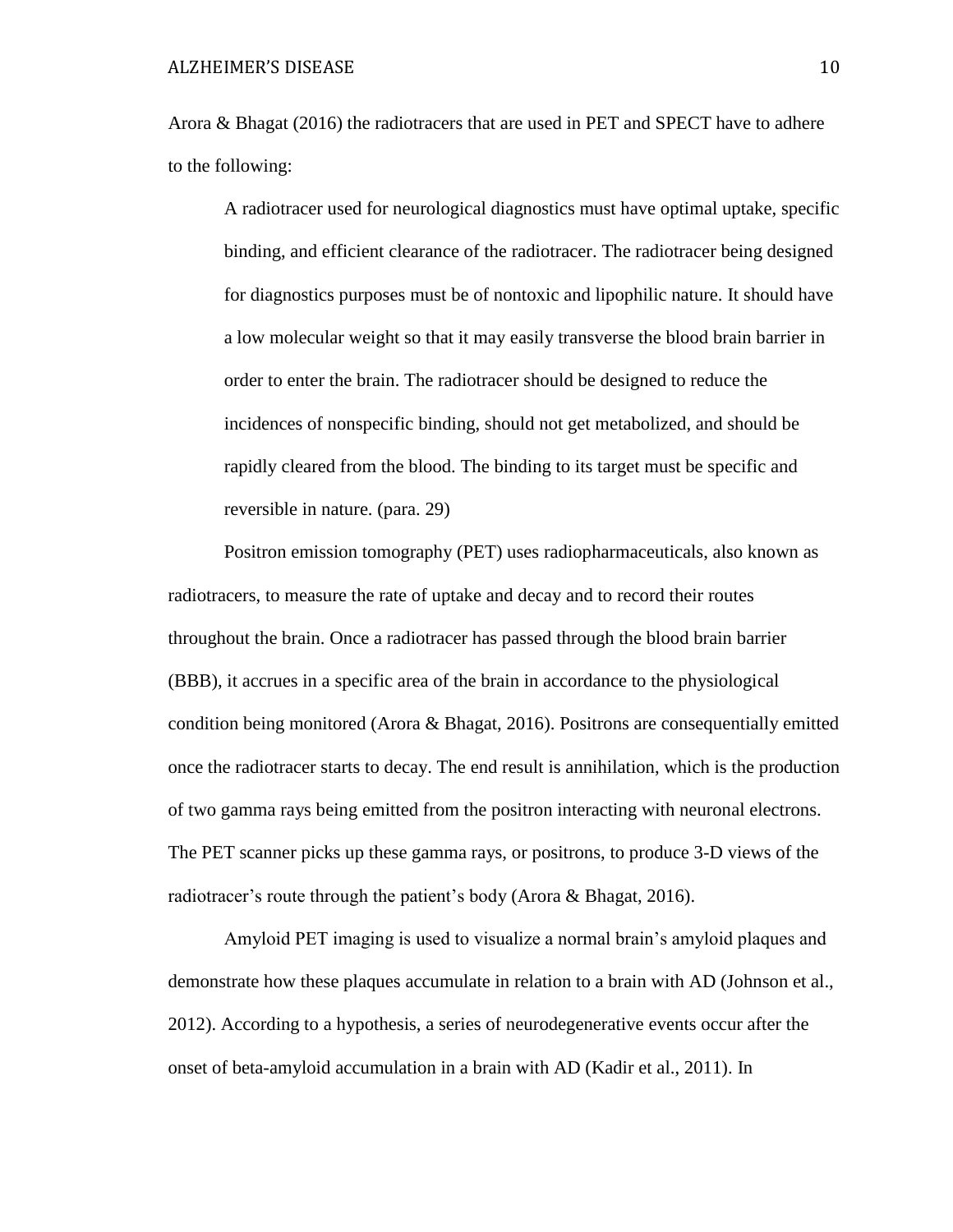accordance to 15 research groups that have performed amyloid PET imaging on AD individuals, 96% of the AD individuals were said to be amyloid positive (Johnson et al., 2012). Suggestions based on why the other 4% were amyloid negative were the AD individuals may have been clinically diagnosed incorrectly with AD, or the AD individuals have not acquired enough amyloid plaques for the sensitive amyloid PET scan to pick up (Johnson et al., 2012). It is in the asymptomatic stage of the cognitively normal elderly that is of utmost importance in discovering treatments for AD. Cerebral βamyloid accumulation was found in 24% of cognitively normal individuals in another study series from 13 different sites (Johnson et al., 2012).

In 2002, a 53-year-old woman became the first to undergo a PET procedure that used an amyloid tracer, the Pittsburgh Compound B (PiB) (Kadir et al., 2011). Before the PiB amyloid tracer was used, the only way to diagnose AD was by post-mortem analysis of the tissue changes of the brain caused by the disease. The use of the PiB amyloid tracer has opened new doors for the early detection of brain diseases by being able to detect deposits of β-amyloid on PET scans. The Karolinska University Hospital Huddinge in Stockholm, Sweden, started what would become a renowned series of studies from 1999 to 2007 on a 53-year-old woman after she was having trouble with her memory (Kadir et al., 2011). Among the tests taken were CT and SPECT and the first PET scan using a PiB amyloid tracer. Although her CT results came back normal, her SPECT scan found cerebral perfusion in the parietal cortex to be below normal levels (Kadir et al., 2011). After being diagnosed with AD, she underwent clinical assessments every six months, including PET scans using radiotracers 18F-FDG and 11C-PIB at Uppsala Academic Hospital in Sweden. At 56 years of age in February 2002 marked the first time she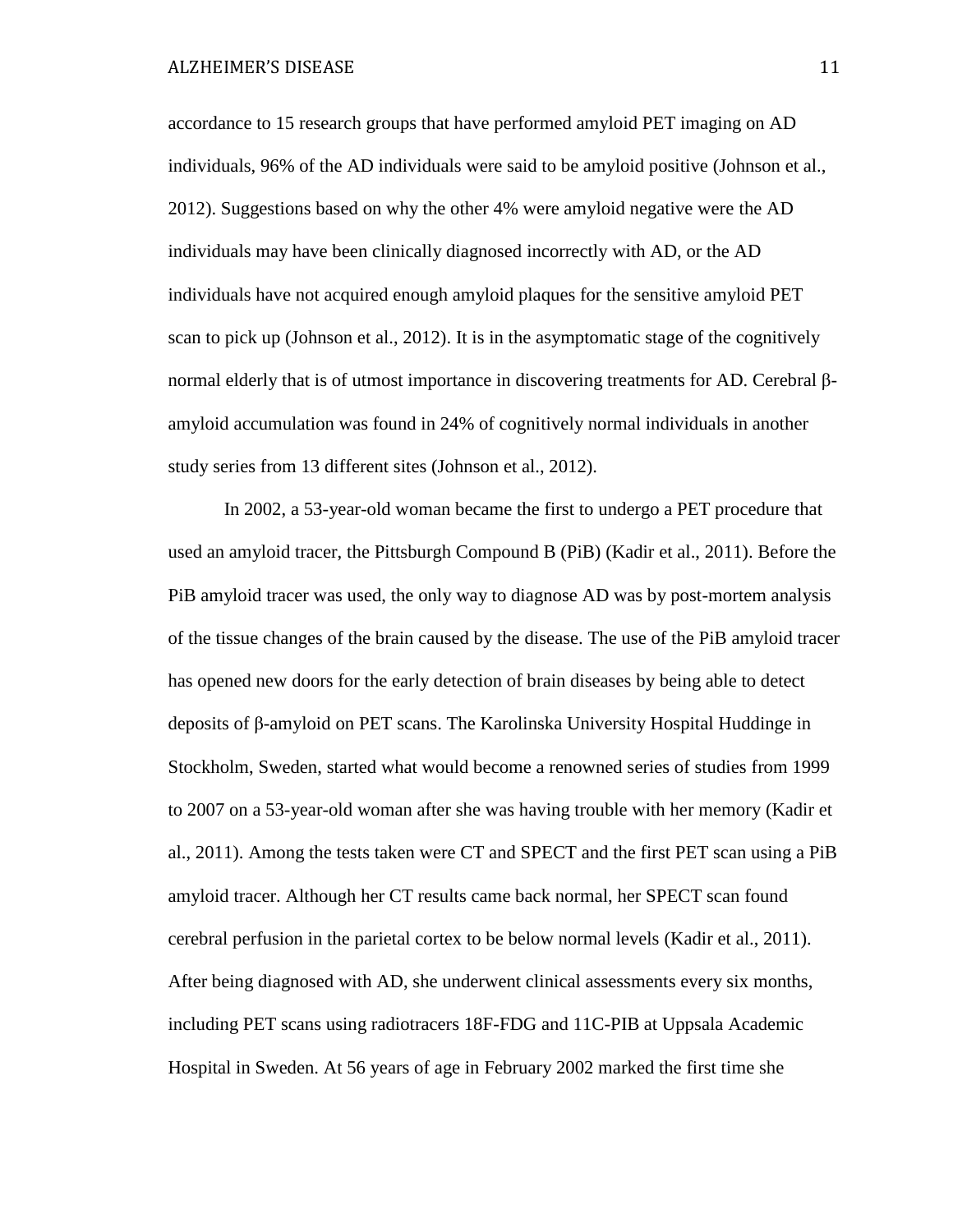underwent the first ever PET scan using the amyloid tracer 11C-PIB in the world. At ages 53, 56, and 58 years old, the patient underwent three 18F-FDG PET scans. The series of three 18F-FDG scans visualized a gradual decrease in cerebral glucose metabolism and an increase in the 18F-FDG tracer uptake, while also depicting a deterioration in cognitive performance as her AD progressed (See Figure 1) (Kadir et al., 2011).



*Figure 1.* 18F-FDG scans of the brain. Colors represent the rate of radiotracer uptake at 53-years-old (a), 56-years-old (b), and 58-years-old (c)*.* Reprinted from "Positron Emission Tomography Imaging and Clinical Progression in Relation to Molecular Pathology in the First Pittsburgh Compound B Positron Emission Tomography Patient with Alzheimer's Disease," by A. Kadir et al. 2011, *Brain*, *134*(1), para 34. Copyright 2010 by the Oxford University Press.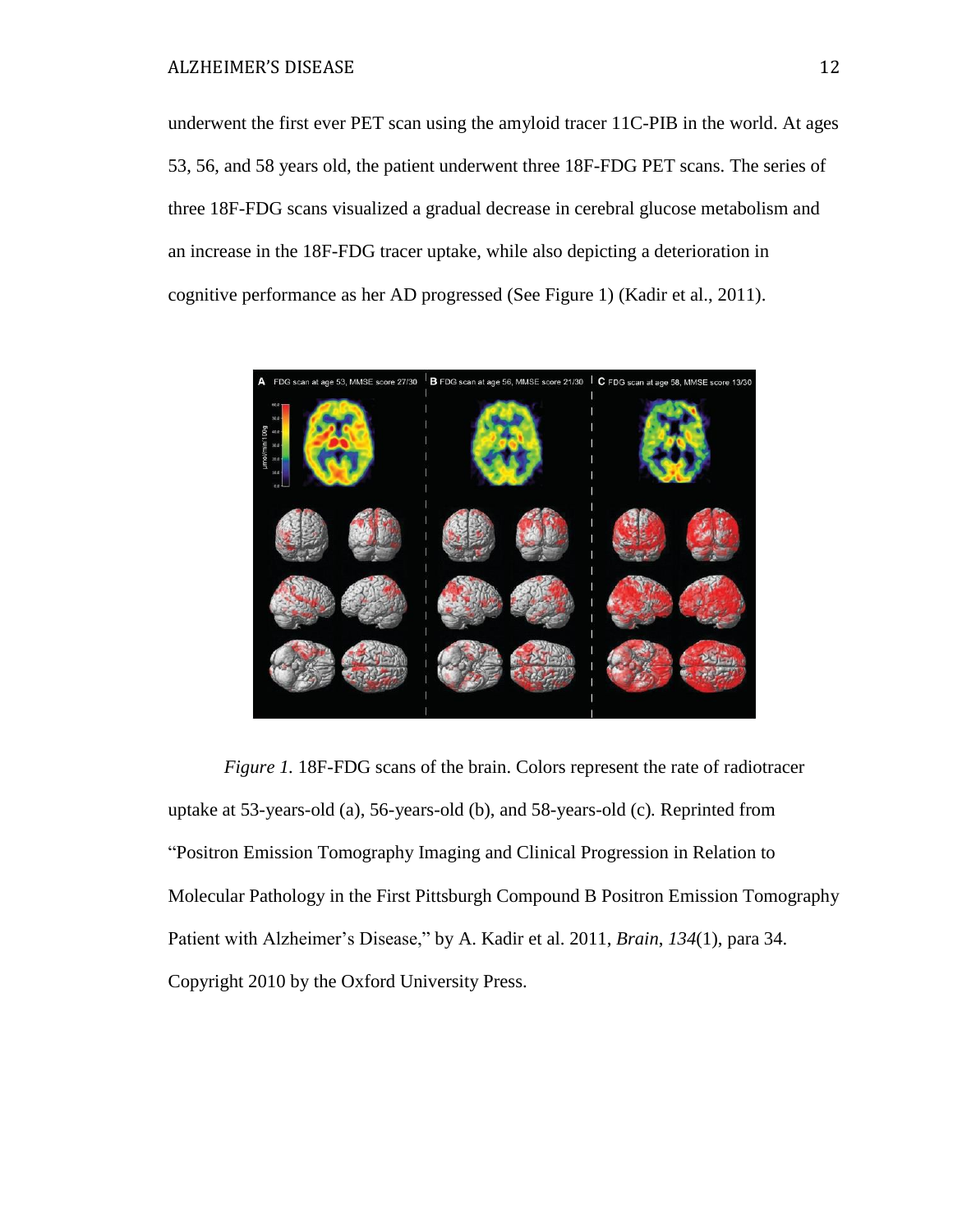Single photon emission computed tomography (SPECT), along with PET, assists in the diagnosis of AD by experimenting on both molecular and cellular levels (Arora  $\&$ Bhagat, 2016). The radioactive tracers used in SPECT are similar to those used in PET, and are visualized through the use of a gamma camera. In PET, gamma rays are indirectly emitted; however, in SPECT, the gamma rays are directly emitted. At the time of decay, one gamma ray is emitted and detected by the gamma camera's rotating configuration (Arora & Bhagat, 2016).

Along with being able to image β-amyloid depositions, SPECT also has the ability to image tau neurofibrillary tangles (Reynolds, 2013). However, because both PET and SPECT radiotracers bind to  $\beta$ -amyloid and tau neurofibrillary tangles, the evaluation of tau-specific aspects of AD are limited. The identification of numerous quinolone byproducts has solved this limited ability. These derivatives, such as radioiodinated rhodanin and thiohydantoin (TH2), are able to bind specifically to tau neurofibrillary tangles (Reynolds, 2013).

# **Conclusion**

Structural, functional, and molecular radiologic neuroimaging procedures are becoming the leading areas of research for Alzheimer's disease. While these radiologic neuroimaging procedures are still primarily research tools, the introduction of these procedures into the clinical setting may one day bring about another way for doctors to diagnose and treat Alzheimer's disease. Alzheimer's disease affects millions of people each year. With the help of radiologic neuroimaging procedures, this disease can be researched and evaluated, with the goal of finding a cure.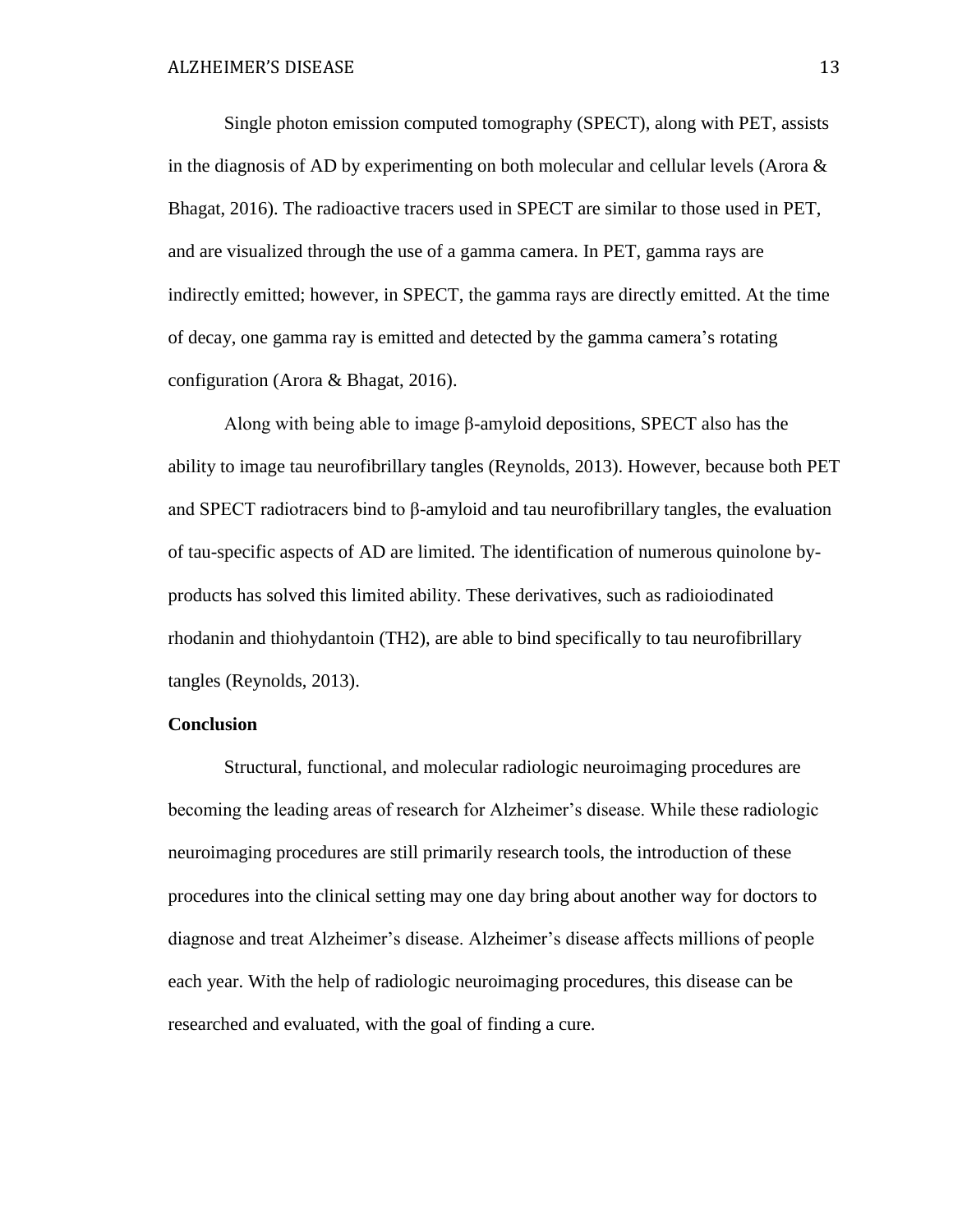# **APA References**

- Alzheimer's Association. (2016). *Major milestones in Alzheimer's and brain research.* Retrieved from http://www.alz.org/research/science/ major\_milestones\_ in alzheimers.asp
- Arora, A., & Bhagat, N. (2016). Insight into the molecular imaging of Alzheimer's disease. *International Journal of Biomedical Imaging*, *2016*, 1-17. doi:10.1155/2016/7462014
- Berti, V., Pupi, A., & Mosconi, L. (2013). PET/CT in diagnosis of dementia. *Annals of the New York Academy of Sciences*, *1228*, 81-92. doi:10.1111/j.1749- 6632.2011.06015.x
- Burggren, A., & Brown, J. (2014). Imaging markers of structural and functional brain changes that precede cognitive symptoms in risk for Alzheimer's disease. *Brain Imaging & Behavior*, *8*(2), 251-261. doi:10.1007/s11682-013-9278-4
- Hesman Saey, T. (2015). Brain at rest offers clues to Parkinson's, Alzheimer's. *Science News*, *187*(6), 9.
- Johnson, K. A., Fox, N. C., Sperling, R. A., & Klunk, W. E. (2012). Brain imaging in Alzheimer disease. *Cold Spring Harbor Perspectives in Medicine*, *2*(4), 1-23. doi:10.1101/cshp erspect.a006213

Kadir, A., Marutle, A., Gonzalez, D., Schöll, M., Almkvist, O., Mousavi, M., … Nordberg, A. (2011). Positron emission tomography imaging and clinical progression in relation to molecular pathology in the first Pittsburgh compound B positron emission tomography patient with Alzheimer's disease. *Brain*, *134*(1), 301-317. doi:10.1093/brain/awq349